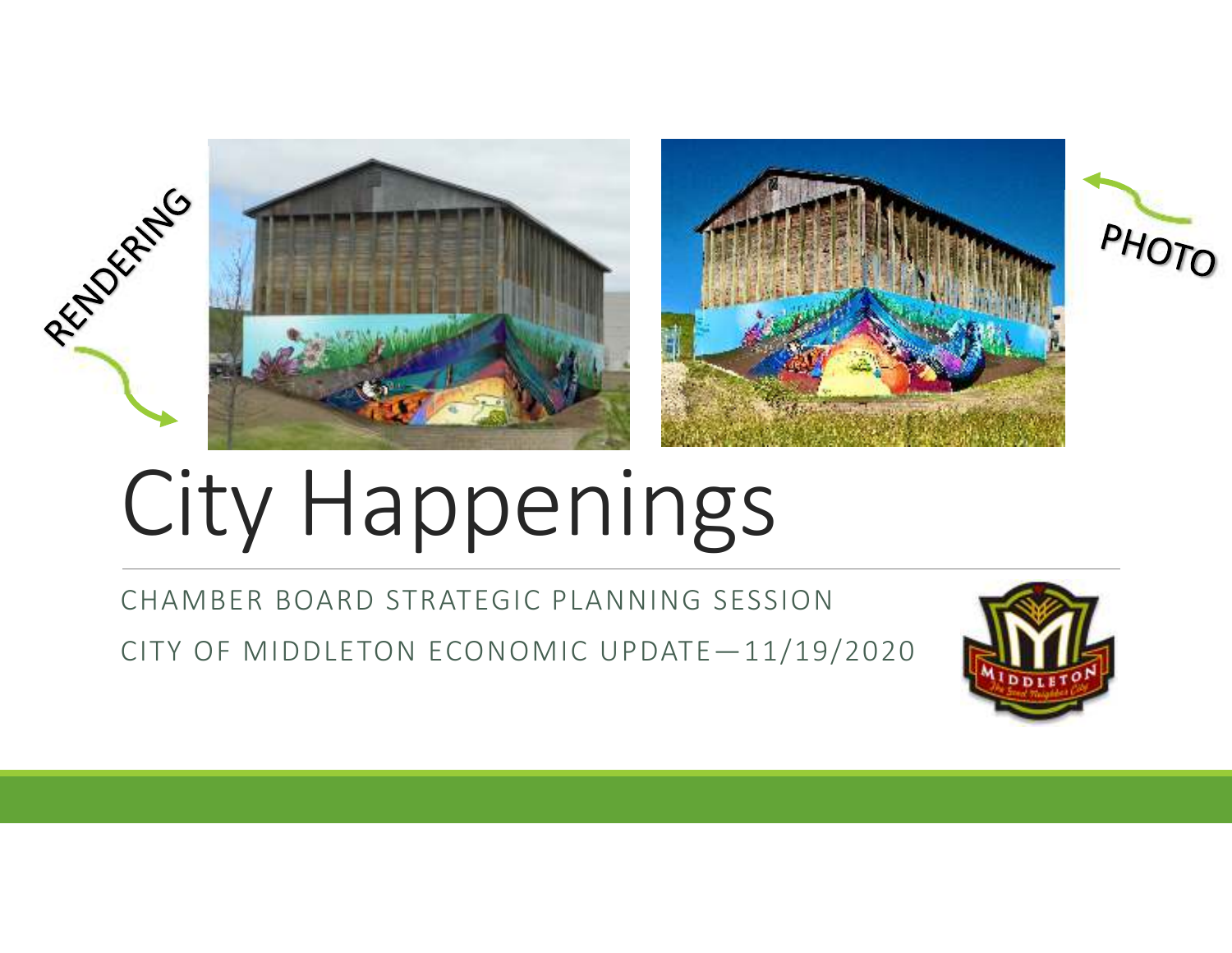

# Community Profile



Located in Dane County, adjacent to Madison (AAA), 7 miles west of the State CapitolApproximately 9.1 square miles2020 population estimate: 21,050 2019 total equalized valuation: \$3,829,510,100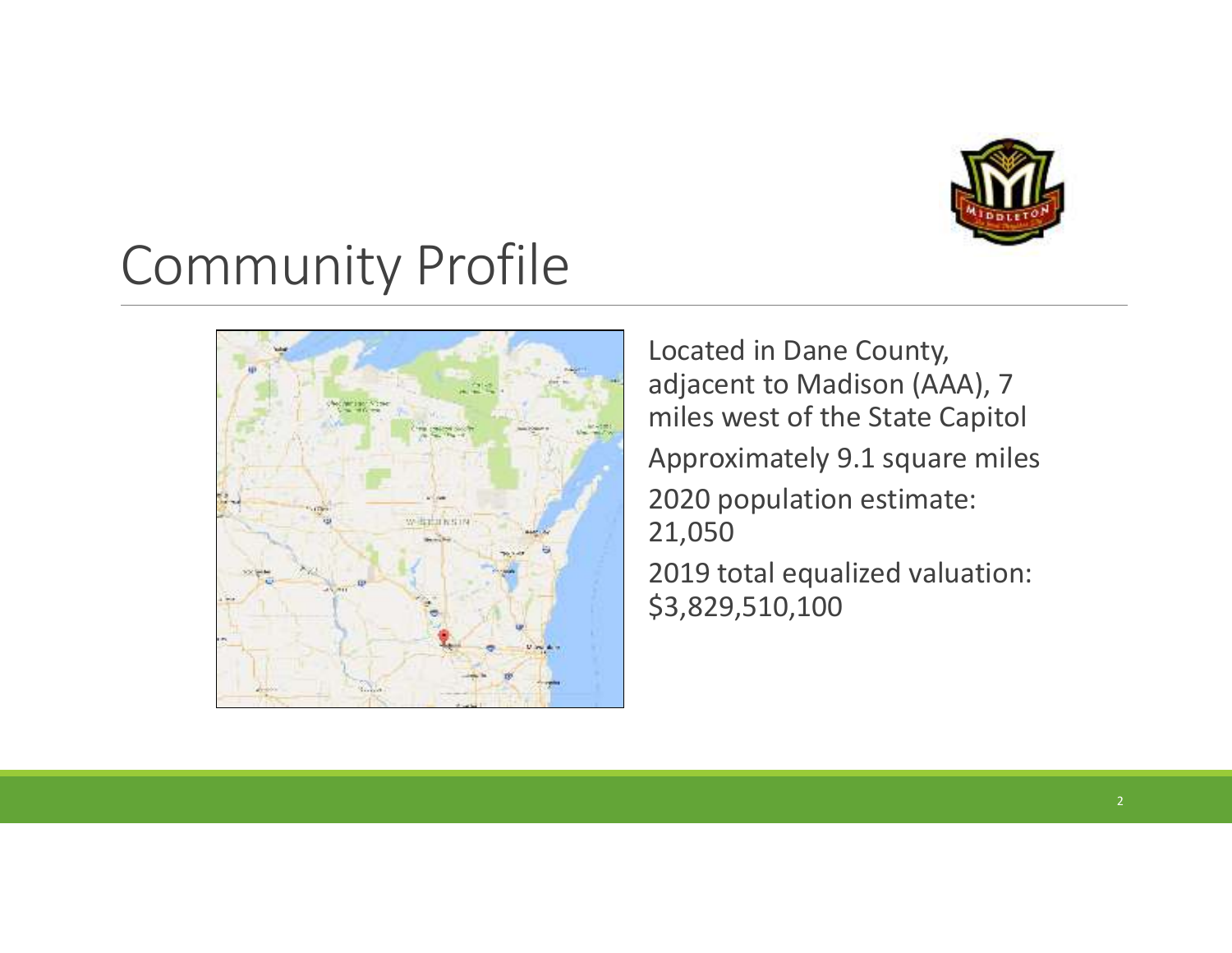

### Economic Advantages



- $\Box$  Middleton's 2018 median household income is \$74,141
- $\Box$ 119.7% of the U.S. median

Source: U.S. Census Bureau, American Community Survey

Dane County's average 2019 unemployment rate was 2.3% Dane County is consistently below the U.S. and Wisconsin Levels

Source: U.S. Bureau of Labor Statistics



#### **Median Household Income**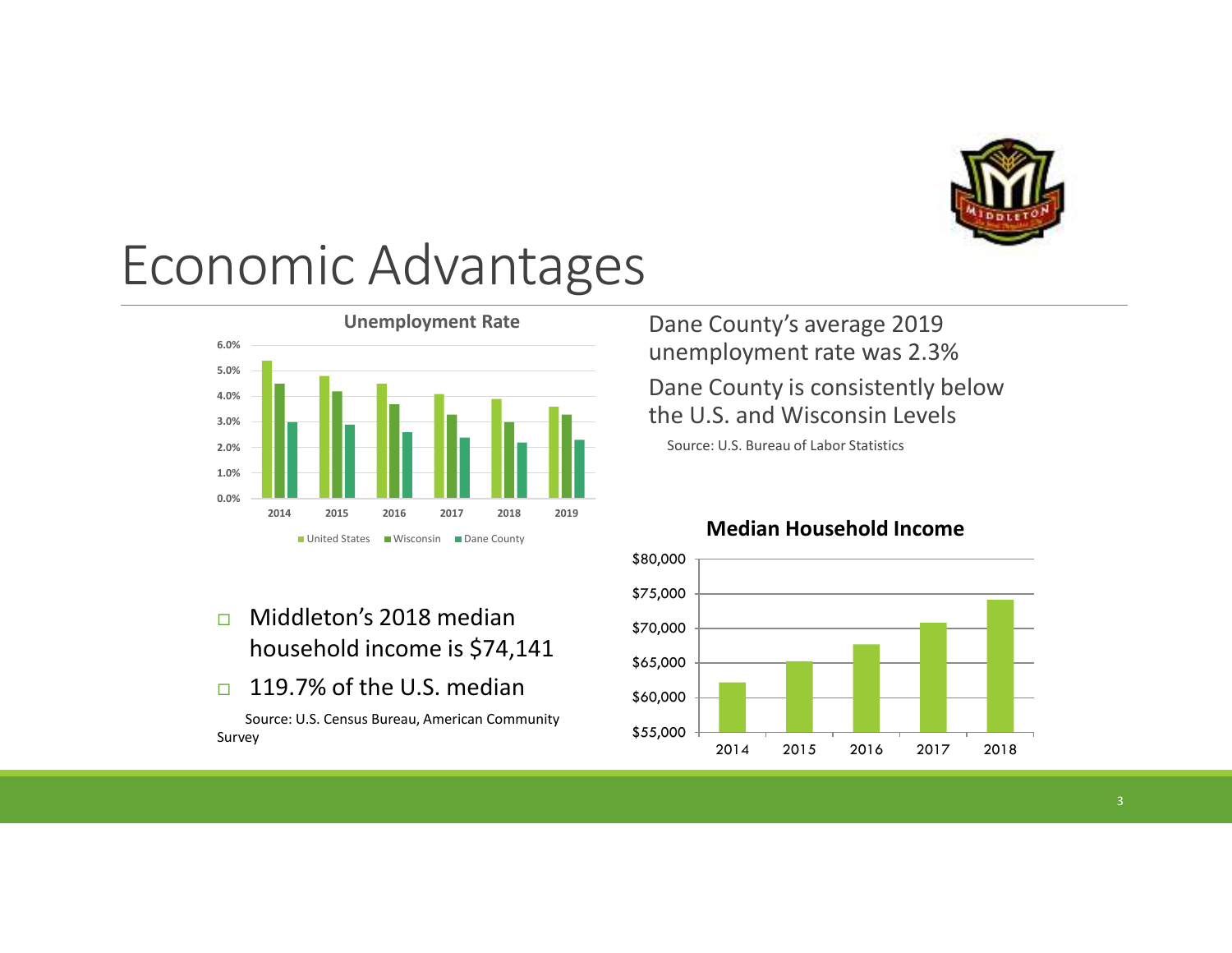

# Population



**Population Estimates**

Source: Wisconsin Demographic Service Center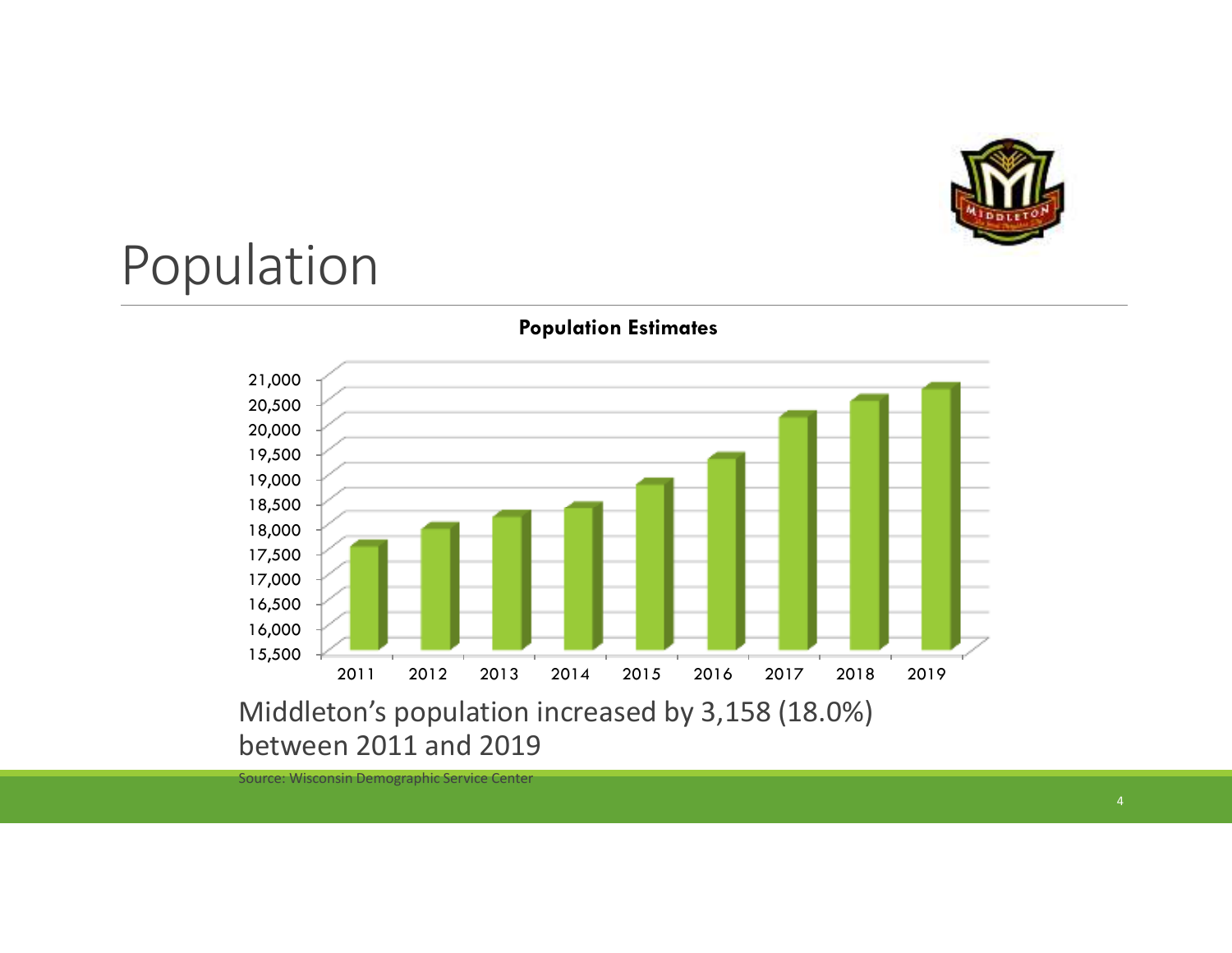

### Tax Base Growth & Diversity



**Equalized Value by Class**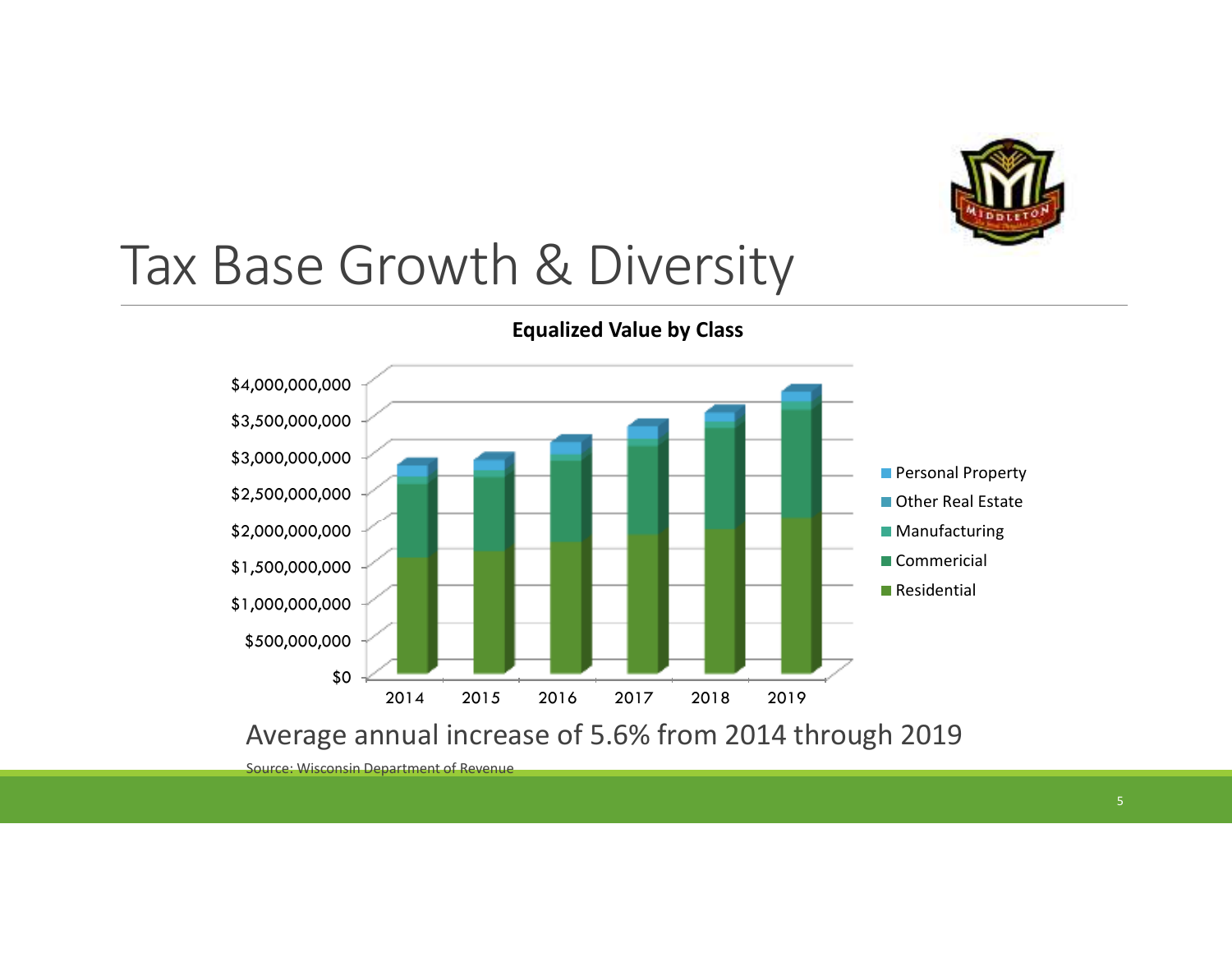

# Strong Employment Base

 Middleton is a net contributor of regional jobs with 11,287 more people coming to Middleton to work thanresidents commuting to other areas.

Middleton is home to about 1,000 businesses and the headquarters for five of Dane County's largest employers:

- PPD • PPD 1,750
- 954 • Electronic Theatre Controls 954
- 650 •**UW Medical Foundation**
- 550 • Springs Window Fashions 550
- 451 • Spectrum Brands 451

|             |                                           |                                                             |                     | <b>MIDDLETON EMPLOYMENT DISTRIBUTION</b><br>AND NET JOB CONTRIBUTION |                                      |                                                         |
|-------------|-------------------------------------------|-------------------------------------------------------------|---------------------|----------------------------------------------------------------------|--------------------------------------|---------------------------------------------------------|
| <b>YEAR</b> | <b>CELLONE TALO!</b><br><b>N MECLETCA</b> | <b>MCOLETON</b><br>EMPLOYED IN<br>ELSEV/HERE<br><b>ENES</b> | MOZERNA<br>ENPLOYED | EL SEWHERE<br>GIAOTONE<br><b>MODLETON</b><br><b>LIVES N</b>          | 팀<br><b>MANDERS</b><br><b>CRKERE</b> | <b>WET REGIONAL JOB</b><br>CONTRIBUTION BY<br>MODILETOW |
| 2018 (est.) | 23,678                                    | 21.496                                                      | 2,182               | 10,209                                                               | 12,391                               | 11,287                                                  |
| 2010        | 16,075                                    | 18,409                                                      | 666                 | 7.793                                                                | 9.459                                | 8.616                                                   |
| 2008        | 17,465                                    | 15,750                                                      | $*715$              | 8.109                                                                | 9,824                                | 7.641                                                   |
| 2006        | 16,788                                    | 15.015                                                      | 1773                | 7.233                                                                | 9.006                                | 7.782                                                   |
| 2004        | 15,344                                    | 13,514                                                      | 830                 | 8,287                                                                | 15,117                               | 5.227                                                   |

Eleswhere" from Total "Employed In Mindleton Elves Eleswhere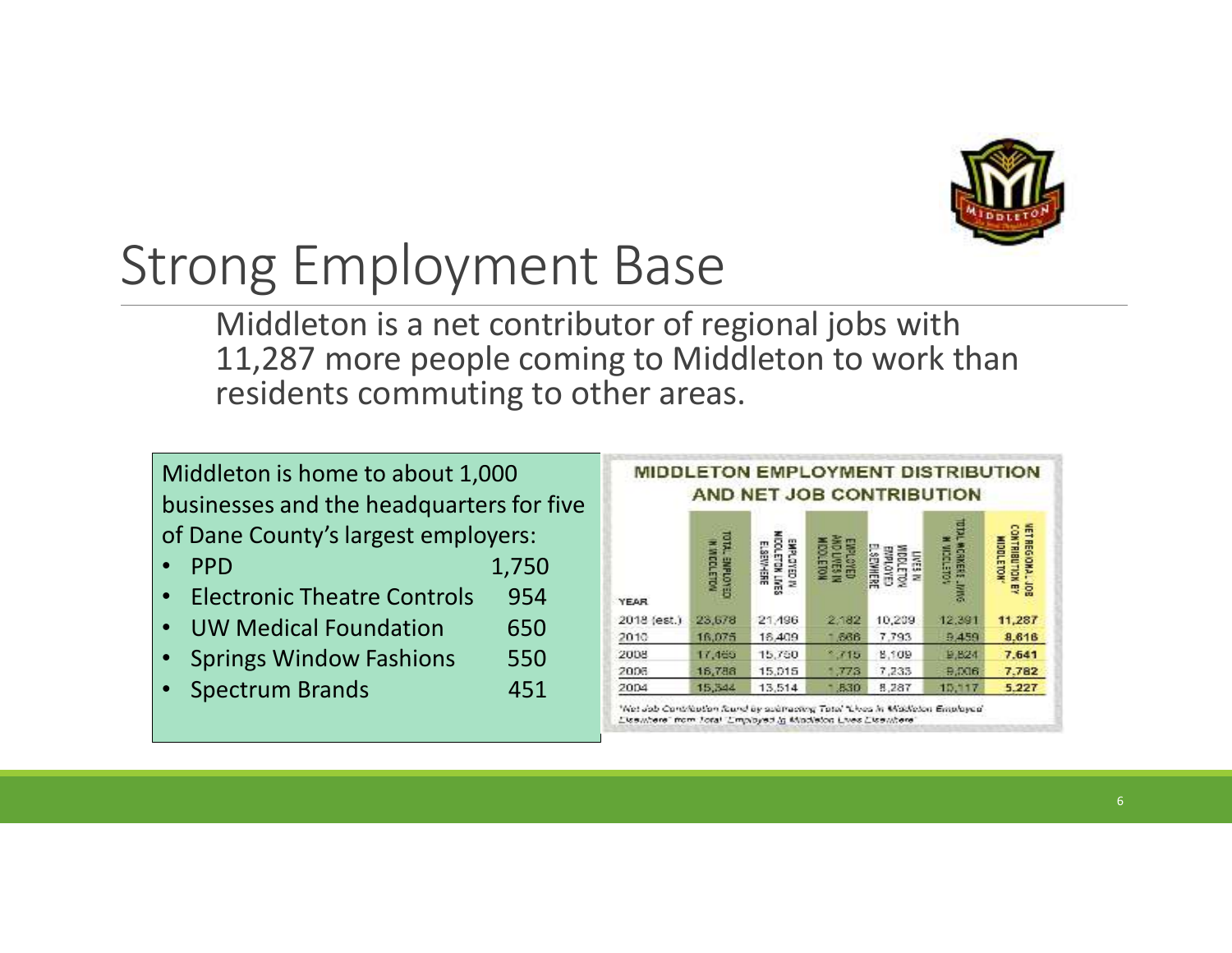

# Tax Increment Financing Districts

| <b>TID</b> | <b>Creation</b><br>Year | <b>Expenditure</b><br>Period | Legal Term | <b>Current Base</b><br><b>Value</b> | 2019 Total<br><b>Value</b> | <b>Value</b><br><b>Increment</b> |
|------------|-------------------------|------------------------------|------------|-------------------------------------|----------------------------|----------------------------------|
| 3          | 1993                    | 2025                         | 2030       | \$59,669,200                        | \$638,136,000              | \$578,466,800                    |
| 5          | 2009                    | 2031                         | 2036       | \$89,665,500                        | \$159,954,500              | \$70,289,000                     |

#### Active TIF Districts

- $\Box$ TID 3 has the second highest value increment of all active Wisconsin TIDs
- $\Box$  Since its creation, TID 3 subtractions have returned approximately \$344 million to the non-TID tax base
- $\Box$  The City is planning an additional TID 3 subtraction in 2020 to take advantage  $\Box$ of state law that allows for a levy limit adjustment for TID subtractions.
- Approved TID projects are projected to add over \$100 million of additional value over the next two years.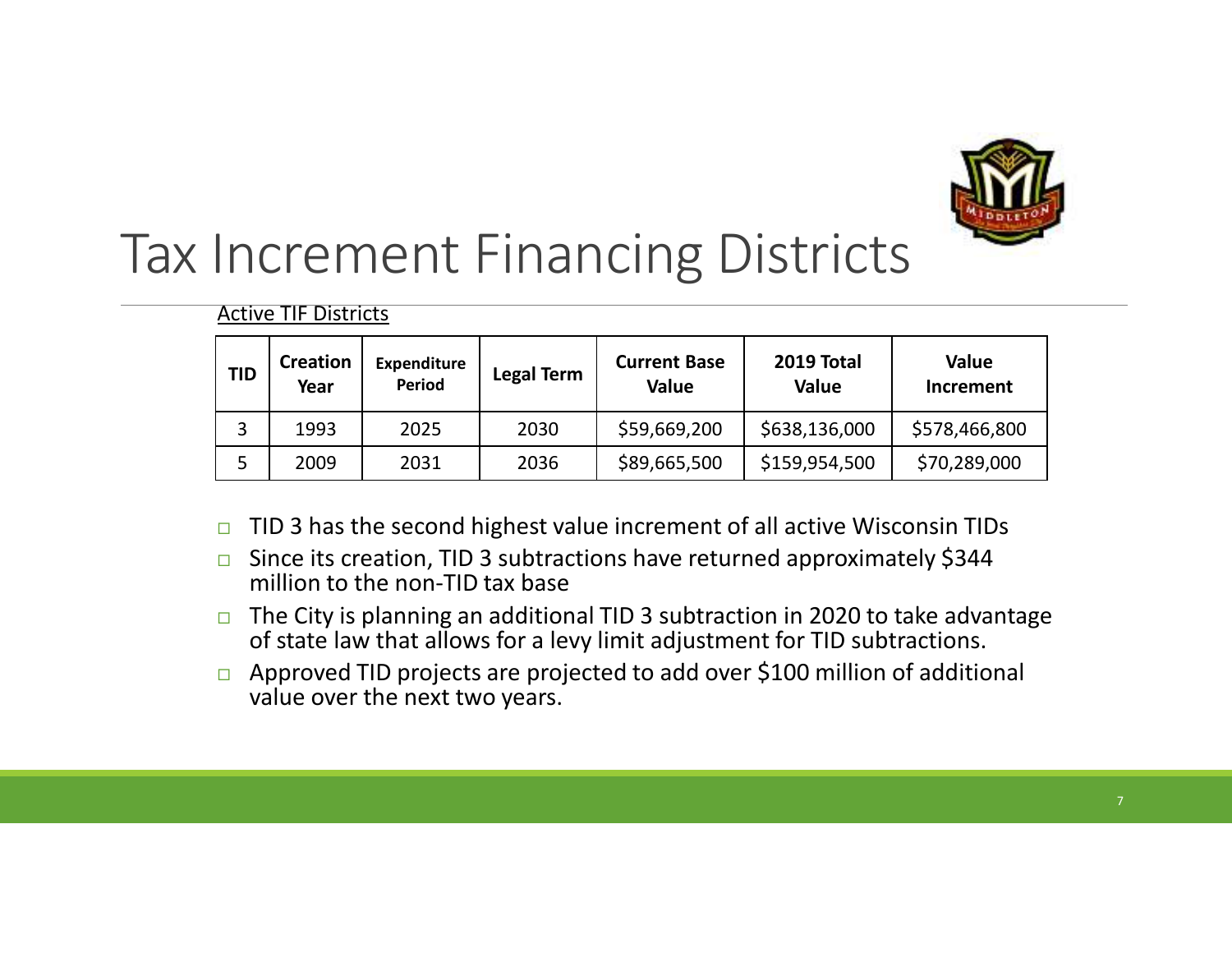

# Approved & Pending Projects

| <b>Project Description</b>                                              | <b>District</b>  | <b>Anticipated</b><br><b>Completion</b> | <b>Projected</b><br><b>Valuation</b> |
|-------------------------------------------------------------------------|------------------|-----------------------------------------|--------------------------------------|
| <b>Holiday Inn Express</b><br>(106 room hotel)                          | TID <sub>3</sub> | Summer 2020                             | \$7.0 million                        |
| <b>SBH Miramont</b><br>(54,500 sq. ft. psychiatric hospital)            | TID <sub>3</sub> | <b>Fall 2020</b>                        | \$10.6 million                       |
| Middleton Market/The Aviary<br>(Mixed Use market, retail & apartments)  | TID <sub>5</sub> | Phase 1: 2020<br>Phase 2: 2021          | \$42.0 million                       |
| <b>SACO Foods Expansion</b><br>(20,895 sq. ft. manufacturing addition)  | TID <sub>3</sub> | Spring 2021                             | \$2.0 million                        |
| <b>Middleton Center Phase III</b><br>(Downtown Mixed Use)               | TID <sub>3</sub> | <b>Fall 2021</b>                        | \$9.5 million                        |
| <b>Conservancy Bend</b><br>(87 apartments & 19 townhomes)               | TID <sub>5</sub> | <b>Fall 2021</b>                        | \$20.7 million                       |
| <b>Graber View Senior Housing</b><br>(101 unit senior housing facility) | TID <sub>5</sub> | <b>Fall 2021</b>                        | \$21.0 million                       |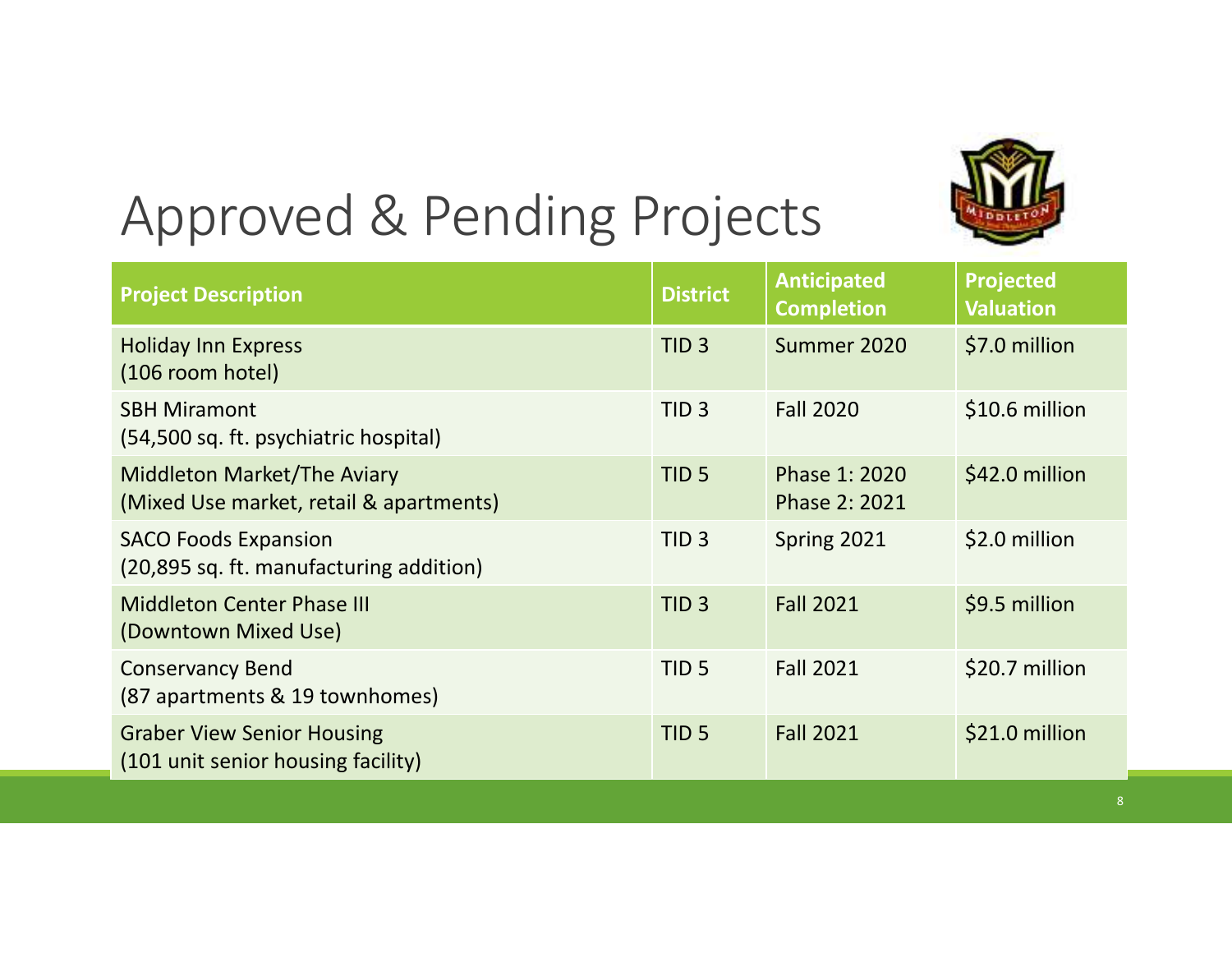# Middleton Economic Relief Loan (MERL) now accepting applications

 $\checkmark$  \$600,000 in Loan Potential evenly divided between City of Middleton & Middleton Area Development Corporation (MADC); Risk split 50/50

 $\sqrt{20}$  applications currently averaging near \$25,000

 $\checkmark$  Interest Rate of 1% amortized over 4 years starts 1/1/2021

May increase the program depending on federal assistance forthcoming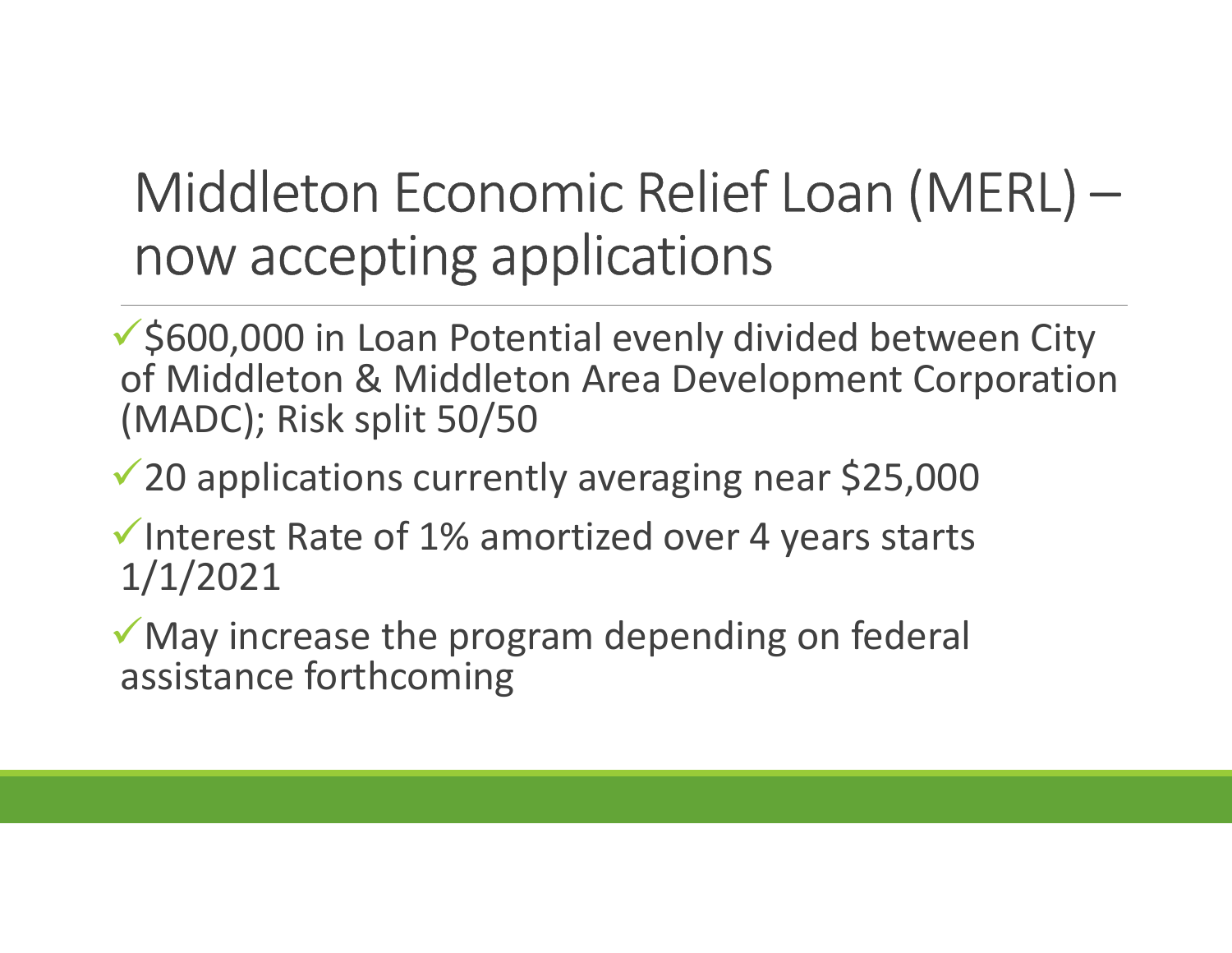### DRAFT City of Middleton Comprehensive Plan 2020



#### **TABLE OF CONTENTS**

#### **INTRODUCTION**

LAND USE - Middleton will establish a land use pattern that promotes compact development, protection of natural resources; a range of housing options, mobility, and economic growth in order to maintain an exceptional quality of life. TRANSPORTATION - Middleton's transportation system will be safe. 13 selable, convenient, affordable, afficient, and less reliant on single cocupancy vehicles to reduce environmental impact, promote active lifestyles, and enhance prosperity for all people regardless of age, ability, or mode of transportation. 43 HOUSING - Middleton will support a wide range of housing types, stres, and costs throughout the City, including quality affordable housing, in order to meet the projected housing needs. ECONOMIC DEVELOPMENT - Middleton will susport an inclusive and 59 innovative economy that includes a range of high-quality jobs and educational opportunities to serve the meets of the community at large. CHARACTER - Modeton will embrace the vibrant characteristics that shape our 76 community's evolving identity while celebrating its heritage. 82 GREEN CITY - Moderan will preserve, protect and enhance our unparalleled connections to nature, agriculture, and water resources, and we will continue to lead with a community-wide stewardship eithic that will equitably mitigate climate change and adapt to our changing environment. GOVERNANCE AND PARTNERSHIPS - The City of Moldleton will 115 continually engage stakeholders, provide high quality and efficient services, and develop partnerships with other agencies and units of government to meet community needs. 138 **IMPLEMENTATION** 

٠



**CITY OF MIDDLETON COMPREHENSIVE PLAN 2020** 

**APPENDICES**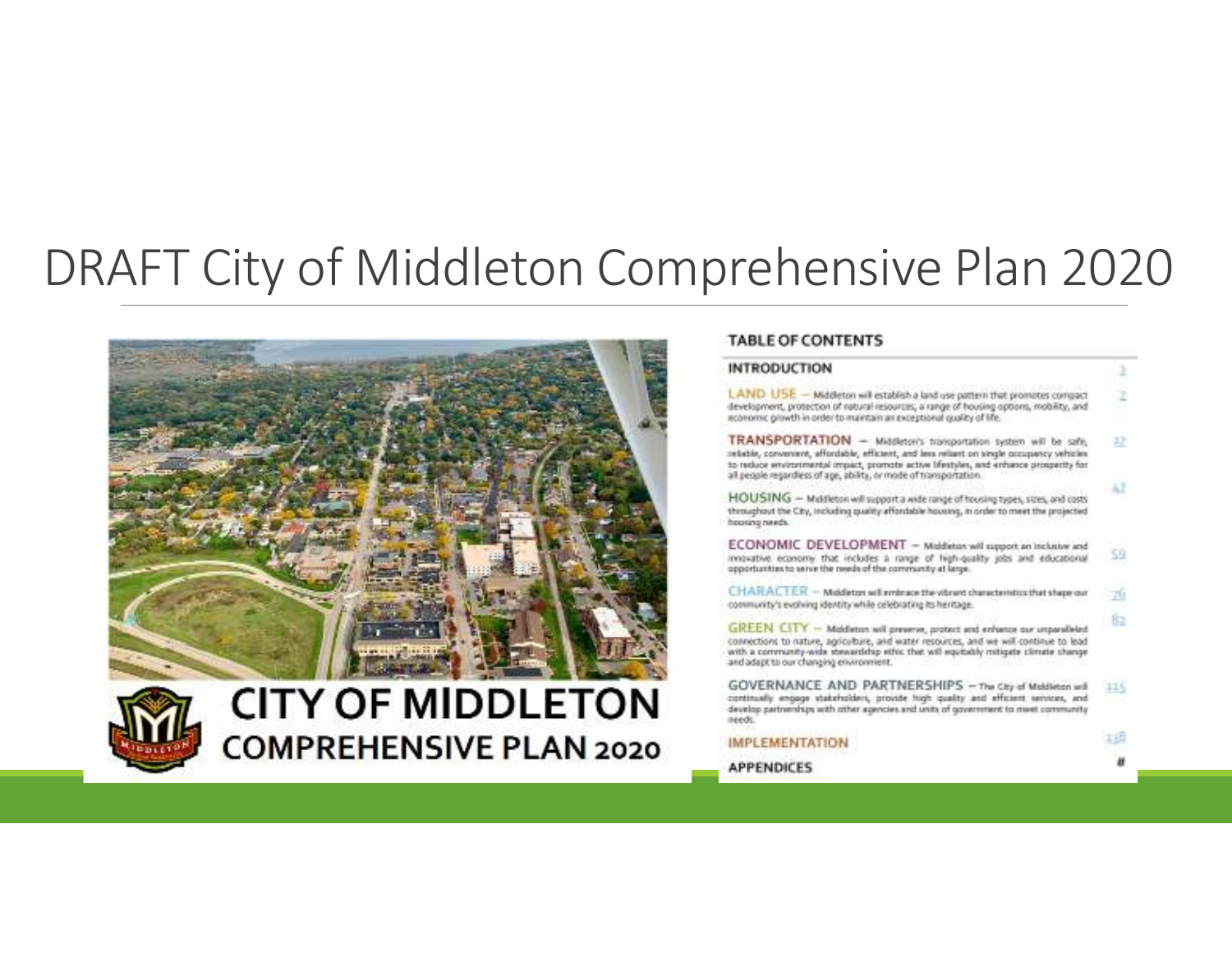### **INTRODUCTION**

VISION: The City of Middleton is a sustainable, urban community with an exceptional quality of life that is rooted in<br>environmental stewardship. We are a thriving and safe community accessible to all, and we celebrate dive equitable opportunities for all people.

#### **COMMUNITY VALUES**

As the Good Neighbor City, Middleton embraces...

| We are a welcoming, inclusive city with a distinct<br>identity, anchored by a vibrant downtown, unique<br>neighborhoods, and our people. |
|------------------------------------------------------------------------------------------------------------------------------------------|
| We meet the needs of the present without<br>compromising the ability of future generations to<br>meet their own needs.                   |
| We celebrate diversity and strive for fair and just<br>opportunities and outcomes for all people.                                        |
| We focus on the well-being of people and the<br>environment.                                                                             |
| We embrace full participation by all members of our<br>community.                                                                        |
| We collaborate with individuals, businesses, and<br>organizations to embrace new ideas that will foster<br>strong economic growth.       |
| We aspire to be a community that is capable of<br>withstanding and recovering from adverse<br>situations.                                |
|                                                                                                                                          |

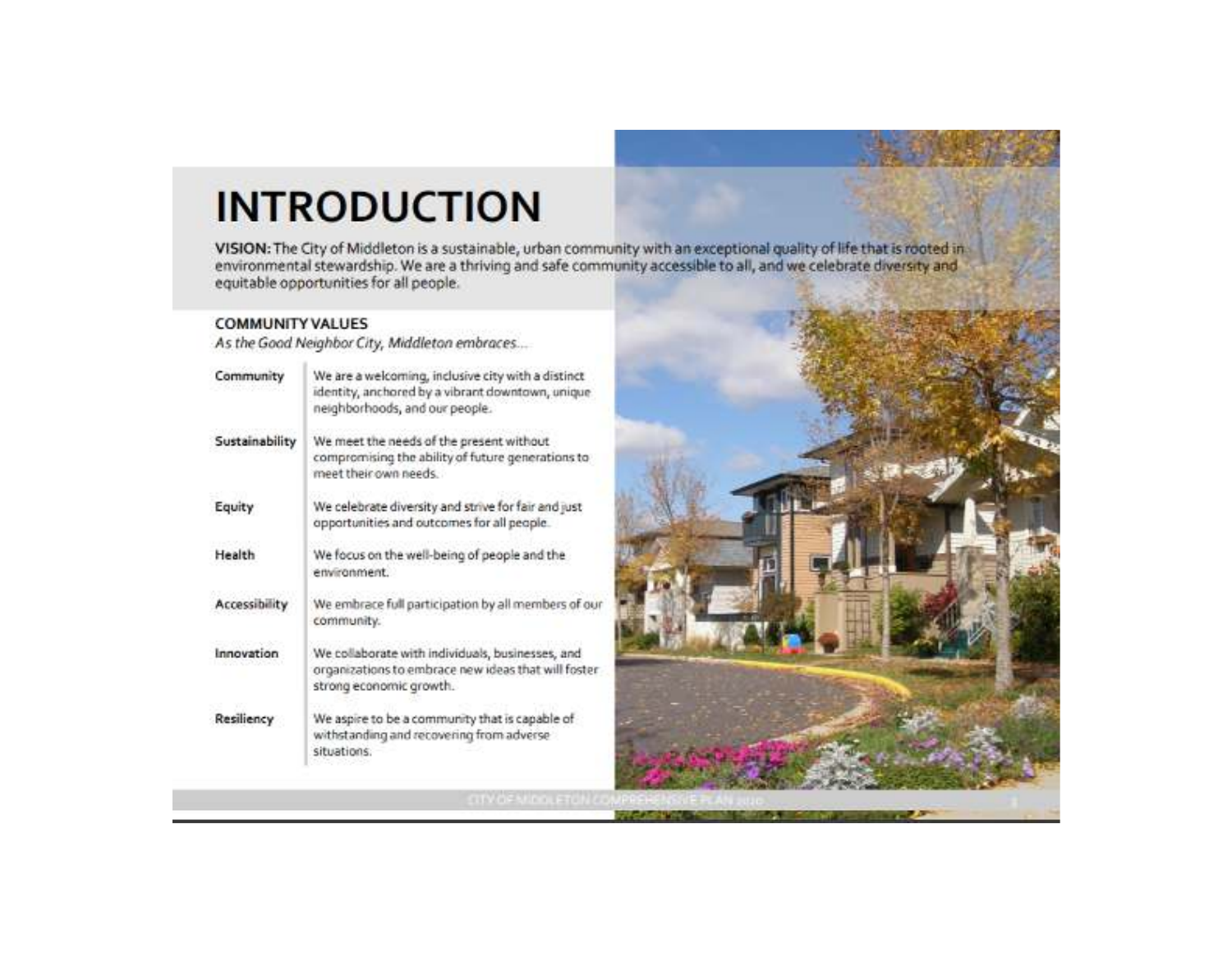# Workforce Housing Strategy

- •City set goal of adding 295 units of workforce housing in the next 3-5 years in 2015
- •Chart at right represents 389 units
- •Data shows new housing gap expanded to 420 units

#### **Workforce Housing Developments Since 2015**

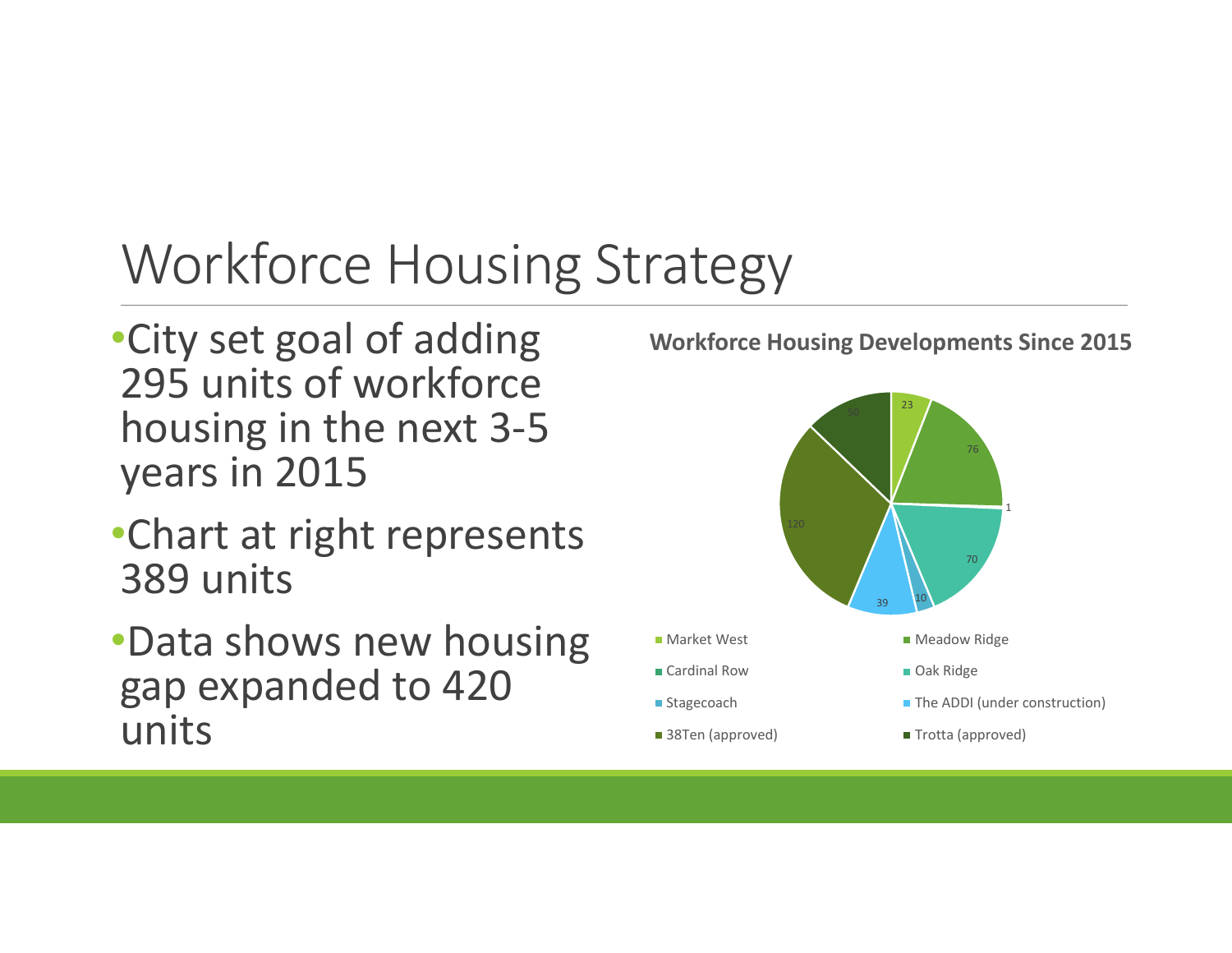# Current Workforce Housing Developments





### The Trotta

### The ADDI